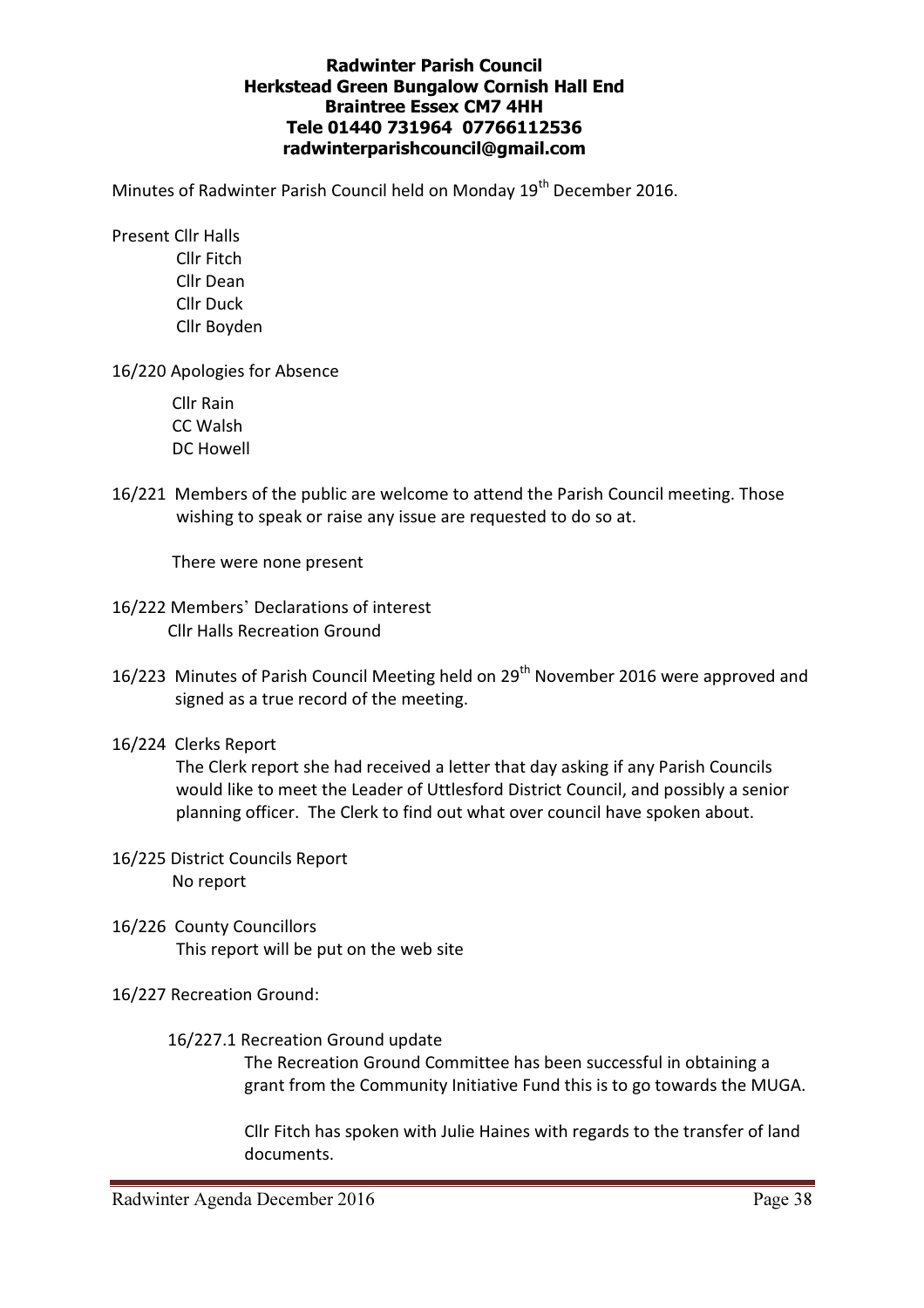16/228 Finance:

To agree the following payments:

| 16/228.1         | Cathryn Carlisle -                                                                                                                                                                                                             | salary                | 68                                 |
|------------------|--------------------------------------------------------------------------------------------------------------------------------------------------------------------------------------------------------------------------------|-----------------------|------------------------------------|
| 16/228.2 £98.94  | E-on                                                                                                                                                                                                                           | Electricity           | d/d                                |
| 16/228.3 £53.00  | Cathryn Carlisle                                                                                                                                                                                                               | <b>Clerk Expenses</b> | 69                                 |
| 16/228.4 £48.38  | A & J Lighting                                                                                                                                                                                                                 | Maintenance           | S/O                                |
| 16/228.5 £42.08  | BТ                                                                                                                                                                                                                             | Telephone             | D/D                                |
| 16/228.8 £150.00 | Church                                                                                                                                                                                                                         | Grant                 | 70                                 |
| 16/228.9 £134.   | A & J Lighting                                                                                                                                                                                                                 | Maintenance           | D/D                                |
|                  | $\sim$ 1.1 and 1.1 and 1.1 and 1.1 and 1.1 and 1.1 and 1.1 and 1.1 and 1.1 and 1.1 and 1.1 and 1.1 and 1.1 and 1.1 and 1.1 and 1.1 and 1.1 and 1.1 and 1.1 and 1.1 and 1.1 and 1.1 and 1.1 and 1.1 and 1.1 and 1.1 and 1.1 and |                       | $\sim$ $\sim$ $\sim$ $\sim$ $\sim$ |

Payments were approved by all members of the council present. Cllr Fitch checked the invoices prior to the meeting.

 16/228.7 Working Sheet 2017/18 The Precept was set at £13,826 all councillors present agreed this.

16/229 Recent Planning Applications:

UTT/16/3483/FUL Proposed widening of access Road

Radwinter Recreation Ground Water Lane

The Council recommended approval of this application but thought it should also be a list planning application. The Clerk to check this.

UTT/16/3274/FUL Proposed agricultural building for the containments and security of hay bales and agricultural machinery. Council recommended approval.

- 16/229.1 Planning Results
- 16/229.2 New Development of East View

It was reported that a couple of people had seen someone looking into the site at midnight. It was agreed that The Clerk report this to Enterprise

16/230 Highways: No report

16/231 Stocking Green No report

16/232 Reports from Councillors with matters affecting the village

There have been numerous burglaries in the village, please keep your sheds locked and keep an eye on strangers in the village. The Bowls Club had had strimmer's etc stolen from their shed.

 <sup>16/228.6</sup> Monthly Budget and Bank Reconciliation Were approved by all members of the council present. Cllr Fitch checked the bank statements prior to the meeting.